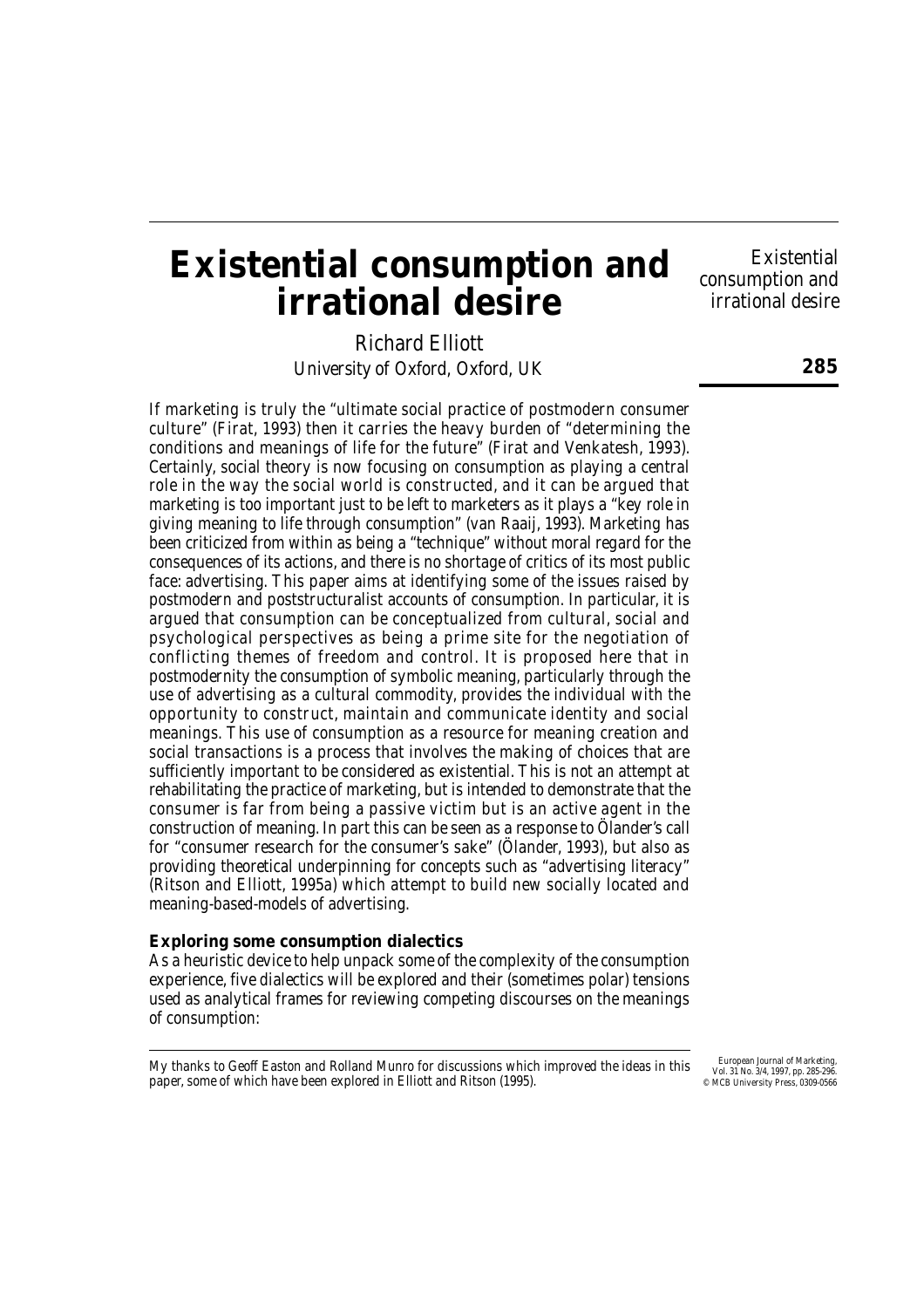**286**

- (1) the material versus the symbolic;
- (2) the social versus the self;
- (3) desire versus satisfaction;
- (4) rationality versus irrationality; and
- (5) creativity versus constraint.

It is acknowledged that binary oppositions are essentially structuralist and thus in danger of betraying the complexity of the poststructuralist accounts they are being used to elucidate here, and that they are inevitably reductionist. However, postmodernism is riven with contradictions, even Baudrillard's account of postmodernity is itself a totalizing "meta-narrative" (Hebdige, 1989), so we must learn to participate in the "tolerance of incompatible alternatives" (Lyotard, 1984) and "the juxtaposition of opposites and contradictions" (Foster, 1983) called for by postmodern theorists in the hope that it can develop our understanding(s) of the meaning(s) of these complex ideas. As a heuristic device, these bipolar oppositions should not be read as posited structures but merely as aids to coming to grips with the sometimes mind-numbing interrelations between what are often incommensurable concepts. The binary opposition is false and should, of course, be allowed to "melt into air" (Berman, 1983).

# *The material versus the symbolic*

As soon as a product's ability to satisfy mere physical need is transcended, then we enter the realm of the symbolic and it is symbolic meaning that is used in the search for the meaning of existence (Fromm, 1976). Central to postmodern theories of consumption is the proposition that consumers no longer consume products for their material utilities but consume the symbolic meaning of those products as portrayed in their images; products in fact become commodity signs (Baudrillard, 1981). "The real consumer becomes a consumer of illusions" (Debord, 1977) and "the ad-dict buys images not things" (Taylor and Saarinen, 1994). This semiotic perspective of products as symbols raises difficult questions about the location of cultural meaning. The term symbol itself can relate to the product that carries meaning or to the meaning it carries, and the interpretation of meaning is a complex product of what is contained in the representation and what the individual brings to the representation (LeVine, 1984).

Symbolism can be analysed semiotically by examination of the system of signs and what they signify. It has been realized, however, that this leads to an infinite regress as one sign leads to another without there ever being anything "real" outside the system. All meaning is socially constructed and there is no essential external reference point, so ultimately "There is nothing outside the text" (Derrida, 1977). To complicate matters further, symbolic interpretation is essentially non-rational improvisation that does not obey the codes of language but operates at the unconscious level (Sperber, 1975). A Jungian analysis goes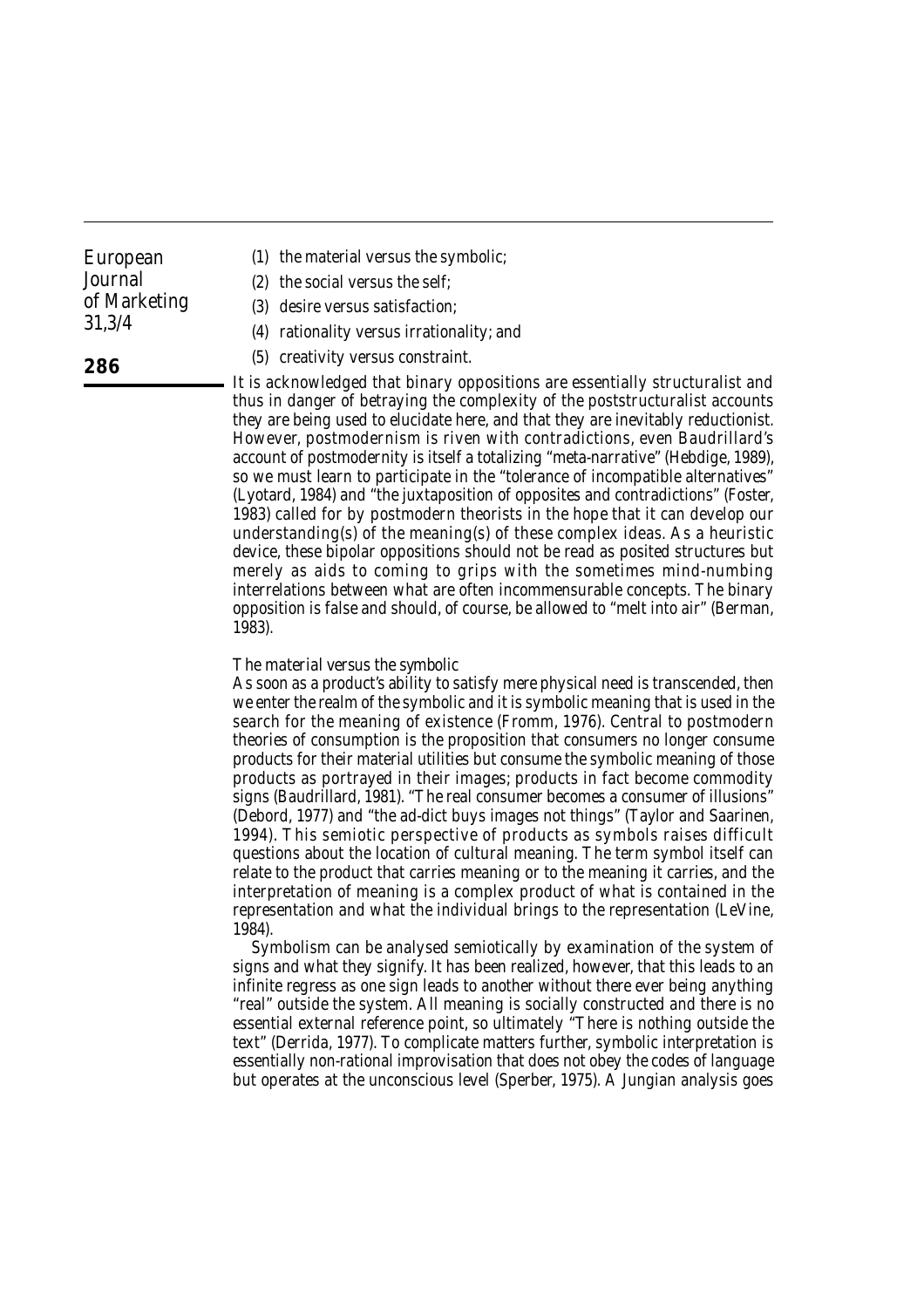even further and suggests that the full significance of a symbol cannot be grasped in purely intellectual terms, if it becomes fully definable in rational terms it is no longer a true symbol (Storr, 1973).

But even for the sign-dependent human being things are never purely material nor purely meaningful, there is always a mediated relation between matter and meaning. This mediated process operates through the materiality of language as a dynamic force in the transformation of an indeterminate range of human possibilities into a restricted moral economy of meaning, in which we are simultaneously authors of and authored by the language with which we try to communicate (Pfohl, 1992). This relationship is partly a function of the individual's ability to understand and control the interaction between the material and the symbolic, and material objects themselves are always in transit and their meaning is likewise on a trajectory (Appadurai, 1986).

#### *The social versus the self*

The functions of the symbolic meanings of products operate in two directions, outward in constructing the social world – social-symbolism – and inward towards constructing our self-identity: self-symbolism (Elliott, 1995). Consumption of the symbolic meaning of products is a social process that helps make visible and stable the basic categories of a culture which are under constant change, and consumption choices "become a vital source of the culture of the moment" (Douglas and Isherwood, 1978). The meanings of consumer goods are grounded in their social context and the demand for goods derives more from their role in cultural practices rather than from the satisfaction of simple human needs (Douglas and Isherwood, 1978). Consumer goods, then, are more than just objects of economic exchange, "they are goods to think with, goods to speak with" (Fiske, 1989). Consumption as a cultural practice is one way of participating in social life and may be an important element in cementing social relationships, while the whole system of consumption is an unconscious expression of the existing social structure through a seductive process which pushes the purchasing impulse until it reaches the "limits of economic potential" (Baudrillard, 1988). It is within this social context that the individual uses consumer goods and the consumption process as the materials with which to construct and maintain an identity, form relationships and frame psychological events (Lunt and Livingstone, 1992).

The self-symbolic role of material goods is long established in social anthropology and the individual's attachment to objects may be a culturally universal function which symbolizes security, expresses the self-concept and signifies connection to society (Wallendorf and Arnould, 1988). Consumer goods are not only used to construct our self-identity but are also used by others to make inferences about us that guide their behaviour towards us (Dittmar, 1992). But now in postmodernity we are able to use consumer products to become any of our "possible selves" (Markus and Nurius, 1986) in

Existential consumption and irrational desire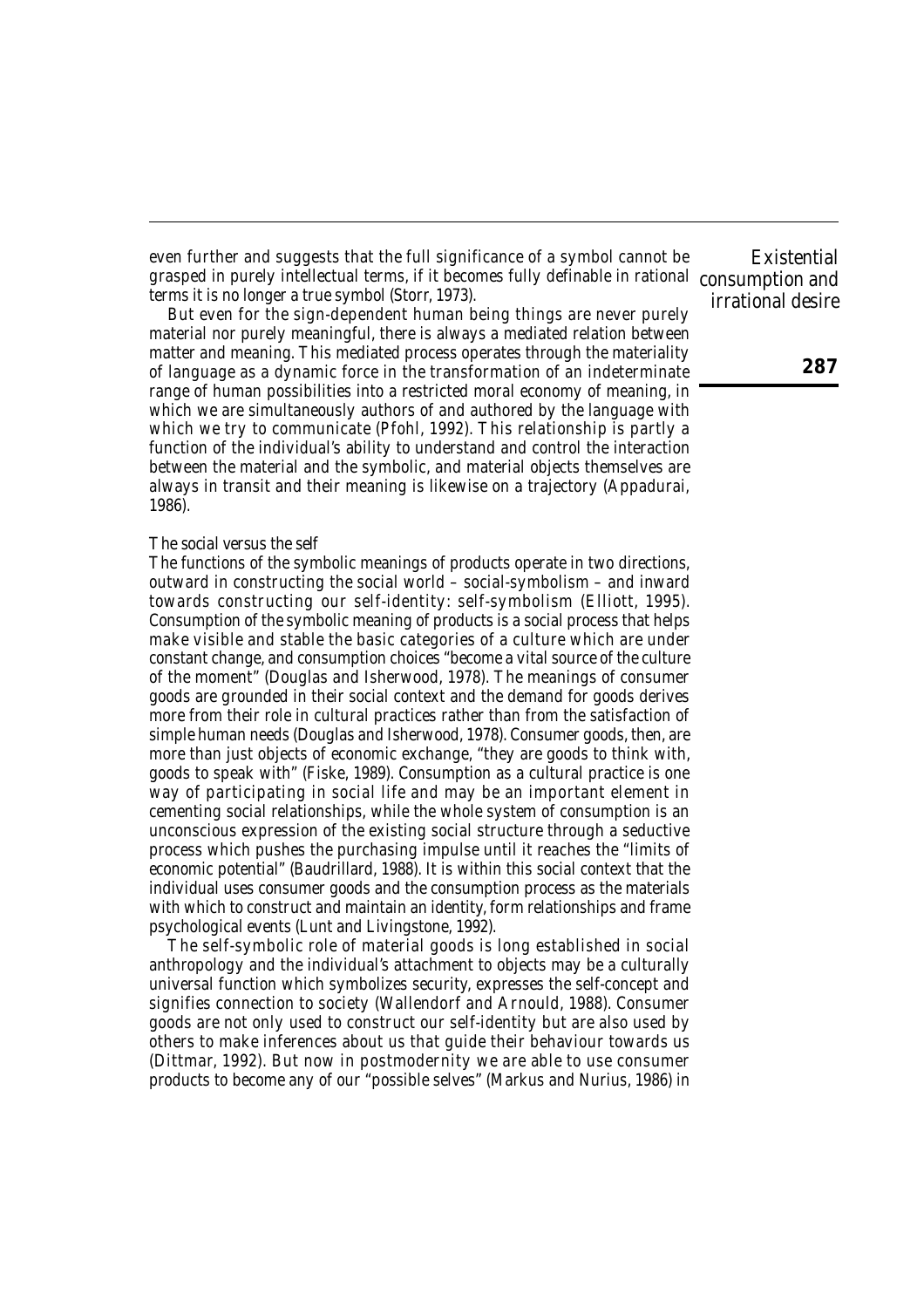**288**

which we utilize consumer goods to construct pastiches of others we have been exposed to via the media or more directly. "In cyberspace, I can change myself as easily as I change my clothes" (Taylor and Saarinen, 1994). But the choices as to which self to construct and present are attended by the possibility of social consequences which may be very negative for example, a failure of a young person to utilize symbolic capital in the form of knowledge of the appropriate meaning of advertising can lead to rejection by the peer group (O'Donohoe, 1994).

### *Desire versus satisfaction*

The symbolic gratification promised by advertising manages to recode a commodity as a desirable psycho-ideological sign (Wernick, 1991), and the operation of advertising at the unconscious level is driven by the search for an imaginary self which motivates the individual with desire for coherence and meaning (Lacan, 1977). Advertising feeds the desire to achieve the unobtainable unity of the self with destabilized meanings (Featherstone, 1991), images which separate commodities from their original use and offer the possibility to reconstruct the self by purchasing the symbolic meaning of goods and constructing a "DIY self" (Bauman, 1991). For as Williamson (1978) points out, "The conscious chosen meaning in most people's lives comes from what they consume", and this is energized by the attachment of bodily desire to symbolic meaning where the inchoate needs of the pre-linguistic self are channelled into language. Central to Lacanian theory is the mirror-phase, where the child recognizes itself in a mirror and assumes an image through a transformation from the imaginary to the symbolic. The symbolic for Lacan is linked with absence, in that symbols represent a world of people and things that are not there. The "real" can only be approached through the symbolic medium of language, yet language itself contains the contradictions and fragmentations of gender, power and meaning (Kristeva, 1980).

The symbolic focus of much promotional activity in postmodernity is desire, and for Lacan desire exists in the gap between language and the unconscious. "Desire does not desire satisfaction. To the contrary desire desires desire. The reason images are so desirable is that they never satisfy" (Taylor and Saarinen, 1994). Postmodern consumption is inextricably linked with aspects of sexuality, both conscious and unconscious, as it promises the satisfaction of previously taboo desires through imagery and representations (Mort, 1988). These desires are constructed through the symbolic linkage between consumption and the human body (Kellner, 1992), and operate in large part through the consumption imagery with which we are surrounded and which makes even mundane consumer actions, such as looking in shop windows, highly significant in our psychic lives (Bocock, 1993). Thus meaning is created through a search for links between identity (the social) and the self and the pursuit of sexual satisfaction through consumption, both of which are doomed to failure.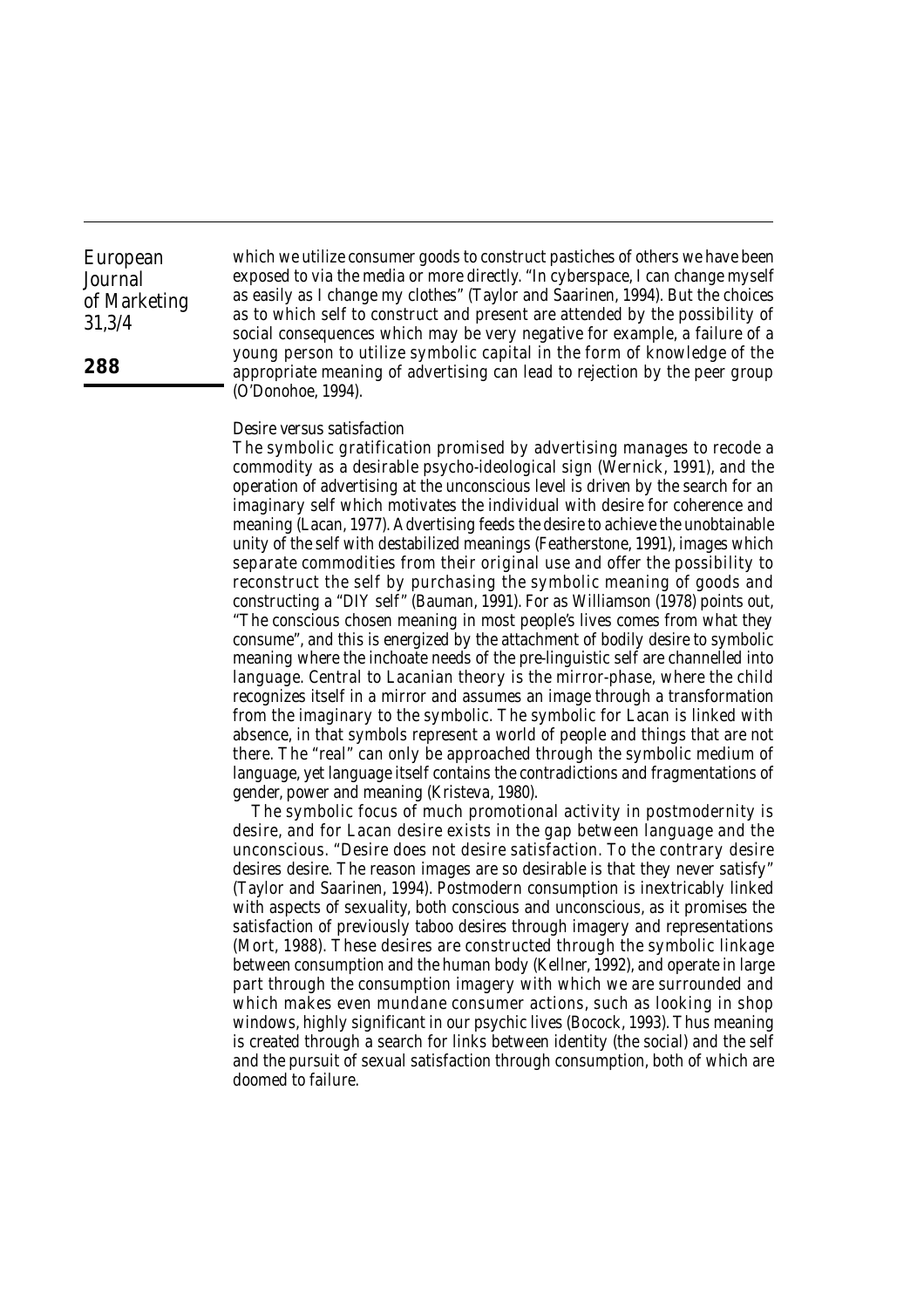#### *Rationality versus irrationality*

This postmodern fragmentation of the experience of self has been termed the consumption and condition of "multiphrenia" by Gergen (1991), who points out that the new opportunities for exercise of choice are almost unlimited and so bring with them a "vertigo of the valued" where the expansion of "wants" reduces our choice to "want not", a multiplicity of competing values and beliefs which make "the very idea of rational choice become meaningless". The mass media, and advertising in particular, are responsible for an "expansion of inadequacy" which is encouraged by a barrage of new criteria for self-evaluation. Cushman (1990) argues that we are in an era of the "empty self" in which alienation and loss of community can be solved by the "lifestyle" solution in which the consumer constructs a "self" by purchasing and "ingesting" products featured in advertising, a behaviour which can be construed as, at best, of limited rationality.

In the Lacanian perspective there is a stress on the individual subject as being fragmented and incoherent, and this leads to the framing of the consumer as simultaneously both rational and irrational, able to both consume and reject what is being consumed, to desire and yet consume without satisfaction (Nava, 1991). "Identity becomes infinitely plastic in a play of images that knows no end. Consistency is no longer a virtue but becomes a vice; integration is limitation" (Taylor and Saarinen, 1994). The consumption of meaning, even the meaning of supposedly unambiguous television soap operas, is always ambivalent and contradictory (Ang, 1985), and the modes of rationality which operate in the space between the unconscious world of the imaginary and the symbolic world of language are little understood as they are constrained by the "despotic signifying semiologies" which limit the possibilities for other forms of semiotic systems and other forms of rationality (Deleuze and Guattari, 1983).

The conceptualization of other modes of (ir)rationality is paralleled by the recent development in social cognition of the theory of motivated choice, which emphasizes the role of emotion in decision processes (Forgas, 1992; Kunda, 1990). Motivated choice is where judgement is driven by an emotional desire to arrive at a particular conclusion, where biased information search and reasoning processes are used "to arrive at those conclusions they want to arrive at" (Kunda, 1990). From these perspectives, cool, rational, informationprocessing choice is at least uncommon, and may in fact be very rare, for "the real, the really real, is irrational, that reason builds upon irrationalities" (de Unamuno, 1962).

#### *Creativity versus constraint*

The dialectic between freedom and control in the consumption domain is typified by the influence of advertising. The ability of consumers to resist the influence of advertising and thereby exercise freedom has been minimized by the Marxist analysis of its central role in the maintenance of capitalism (Leiss *et*

Existential irrational desire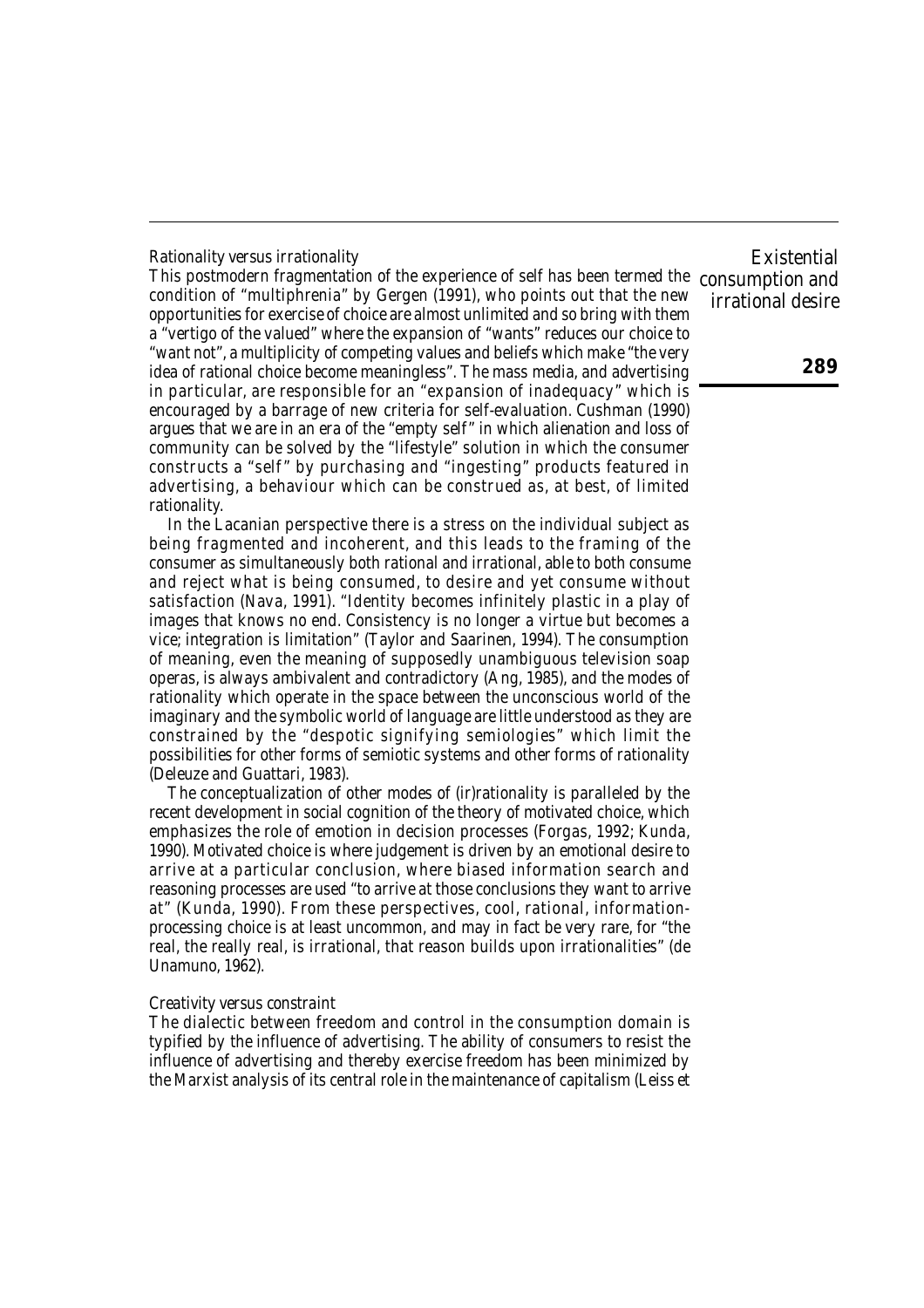**290**

*al.*, 1990) which operates through the creation of "ideological hegemony" (Goldman, 1992). Marxists have also portrayed advertising as a "magic system" (Williams, 1980) of magical inducements and satisfactions which validates consumption, if only in fantasy, by association with social and personal meanings and thus transforms goods which had rational use-value into irrational symbols. This focus on the power of the symbolic is further developed by Williamson (1986) who argues that advertisements function at an unconscious level at which the consumer is unable to resist latent meaning transfer. More recent post-Marxist analyses have weakened their deterministic stance and recognized that "the meanings and uses of products cannot be entirely controlled" (Williamson, 1986). However, hegemony still exists, but now depends on affective gratifications provided by mass-mediated popular culture where "everyday life in amusement society proceeds within a dialectic of enfeeblement and empowerment" (Langman, 1992).

From a post-structuralist perspective limited freedom is allowed to the individual through consumption choices: "for most members of contemporary society individual freedom, if available at all, comes in the form of consumer freedom" through which the individual must take responsibility to invent and consciously create a self-identity (Bauman, 1988). Through the "new existentialism" (Laermans, 1993) consumers can exercise the freedom to create new meanings for goods through their own idiosyncratic performance of everyday life (de Certeau, 1984). This freedom can be used for collective and individual resistance against the imposed meanings of the dominant cultural categories, particularly through the choice of style and the use of bricolage tactics (Fiske, 1987; Hebdige, 1979).

A sustained argument for the active exercise of freedom through consumption is developed by Willis (1990), who characterizes the consumption choices of the young as the behaviour of "practical existentialists". The young are seen as exercising choice through consumption-related symbolic creativity which operates via the concept of "grounded aesthetics", a process which builds higher-level symbolic meaning structures from the mundane concrete experiences of everyday life. This allows the young a small creative space for making the received social world, to some extent, controllable by them. This process is very similar to the marginal "tactics" (de Certeau, 1984) by which the powerless make sense of consumption, and in relation to advertising would allow them some control over the meaning of a text, but not control over the agenda within which the text is constructed (Morley and Silverstone, 1990). This is a limited freedom where we "make our own spaces within the place of the other" (Fiske, 1989) but yet it is potentially liberating in that to escape from dominant meanings is to construct our own subjectivity (Condit, 1989), and can therefore be conceptualized as "authentic" existential choice, rejecting the "bad faith" of accepting the dominant consumption meanings as inevitable or unproblematic (Sartre, 1969).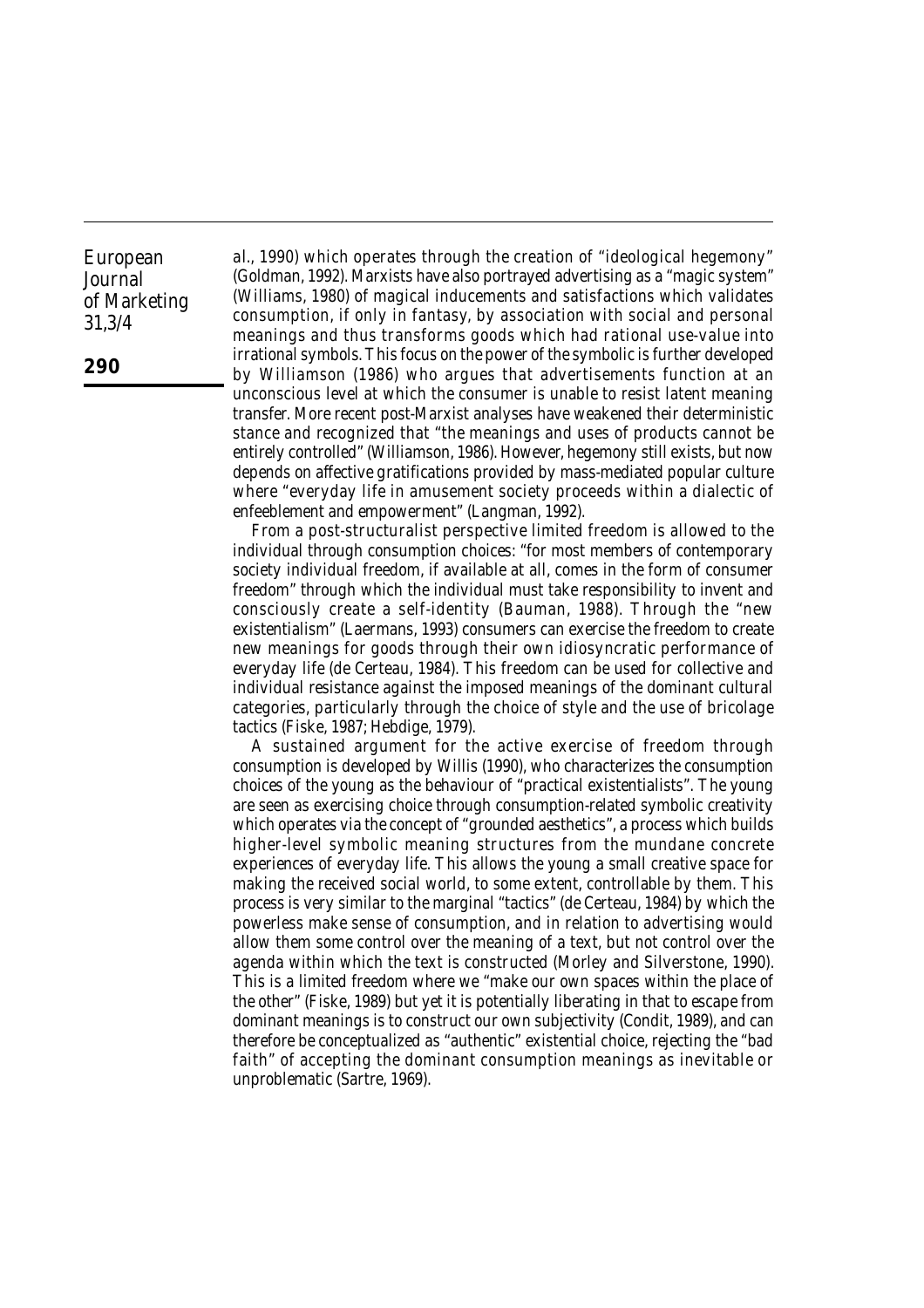Advertisements can be seen as cultural products in their own right, and young people consume them independently of the products and have a creative symbolic relationship with them. Although Willis (1990) sees advertising as manipulative to some extent, he emphasises the scope for individual choice and creativity in meaning and identity construction, as individuals use advertising images as personal and social resources. These are invested with specific meanings anchored in everyday life, via the process of grounded aesthetics, which are then used to construct or maintain personal and social identities. These creative practices are particularly prevalent amongst young people of "Generation X" (O'Donohoe, 1994; Ritson and Elliott, 1995b).

The construction of social identity through "styles of consumption" is referred to in terms of lifestyle membership of "neo-tribes" by Bauman (1990), where one may join the tribe by buying and displaying tribe-specific paraphernalia. The neo-tribe is informal, without authority and only requires acceptance of the obligation to take on the identity-symbols of the tribe. The consumer may thus exercise the freedom to choose social groupings through existential consumption. The exercise of choice through consumption now flows across national boundaries in a global cultural economy through the operation of advertising "mediascapes" which are image-centred strips of reality which offer the consumer a series of elements "out of which scripts can be formed of imagined lives, their own as well as those of others living in other places" (Appaduri, 1990).

If aspects of advertising imagery can be appropriated at will by "practical existentialists" then they may, as Baudrillard (1983) suggests, "live everywhere already in an 'aesthetic' hallucination of reality", in which the real and the simulated are indistinguishable. However, the extent to which, in a "mediacratic" age, advertising reflects reality or actually creates it is problematic. Are the "practical existentialists" using advertising or is it really using them? Schudson (1984) suggests that advertising is "capitalist realist art" and that although it does not have a monopoly of the symbolic marketplace, different social groups are differentially vulnerable especially during transitional states of their lives. This form of art idealizes the consumer and portrays as normative, special moments of satisfaction. It "reminds us of beautiful moments in our own lives or it pictures magical moments we would like to experience" (Schudson, 1984). This suggests that young people in particular, who are at a transitional state in their lives, may be subject to excessive influence by "buying-in" to advertising's depiction of a false reality. In contrast, young people may be exercising (limited) freedom in their use of advertising as a cultural commodity for "even as the market makes its profits, it supplies some of the materials for alternative or oppositional symbolic work" (Willis, 1990).

This dichotomy between creativity and constraint (Moores, 1993) in the context of advertising is represented by the problematic of hegemony, which sets parameters on the freedom to construct meaning (Ang, 1990). Hegemony

Existential consumption and irrational desire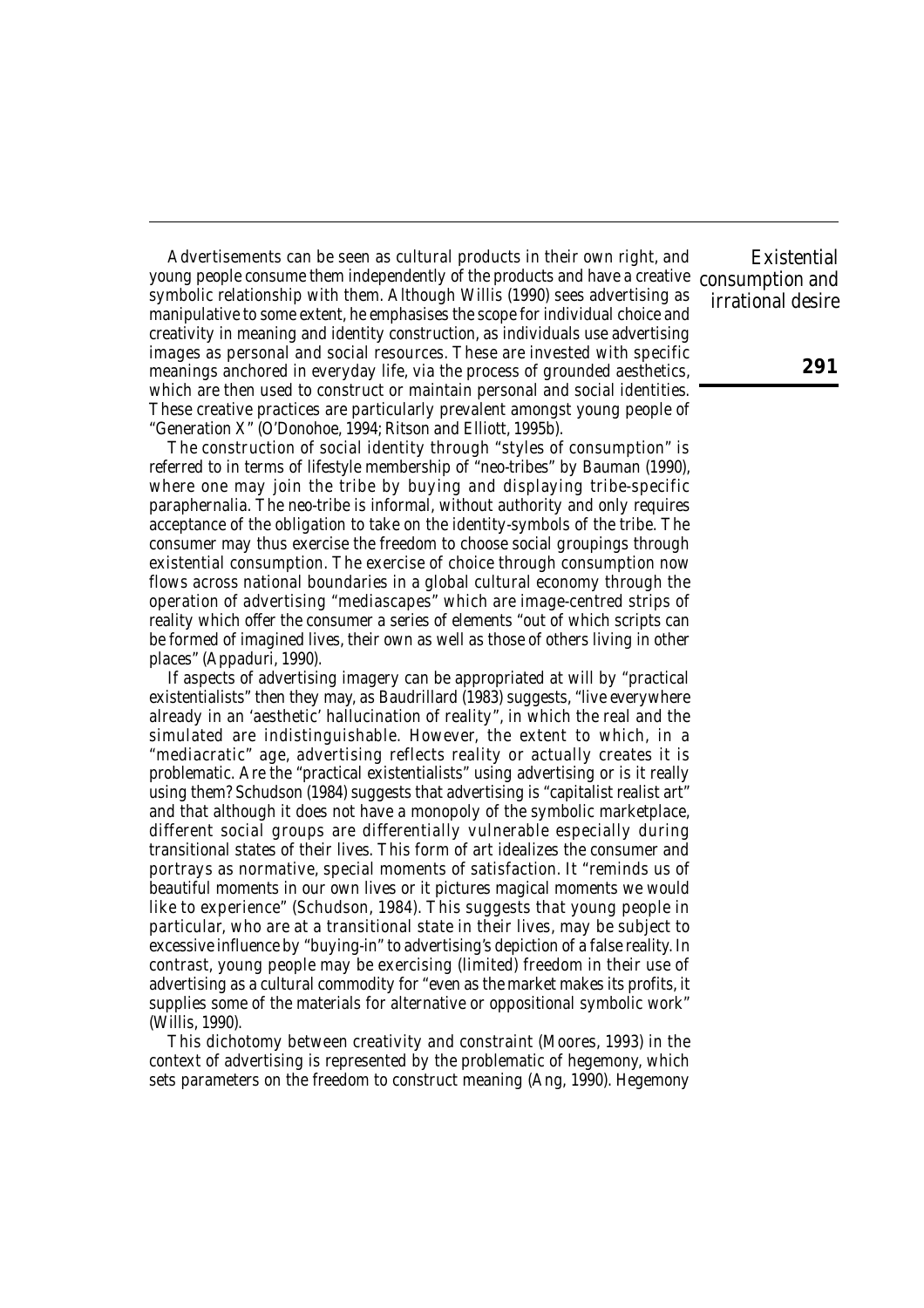**292**

does not dominate from outside but is a "thick texture" which interlaces resistance and submission, opposition and complicity (Martin-Barbero, 1988) and which therefore poses difficult problems for ethnographic analysis to unpack. Structuration theory (Giddens, 1984) offers a solution to the dualism of structure versus agency, by positing that the "structural properties of social systems are both medium and outcome of the practices they recursively organise". Thus the consumption of advertising can be both an active and creative practice yet is carried out within constraints imposed by material situation and ideological hegemony.

# **Desire, irrationality and choice**

Desire develops from physical need through a growing awareness of the existential choice between a desire to have and a desire to be, desire being defined by absence or lack of being (Sartre, 1969). Lacan's identification of language as the symbolic order which develops from the pre-verbal imaginary order accompanied by increasing anxiety about the self has been reframed by Kristeva (1980) as the two orders of the semiotic and the symbolic. The imaginary/semiotic order is unconscious whilst the symbolic order is rational, but there is potential for "slippage" between the two orders of meaning, with a regression to the unconscious and irrational order of the imaginary where desire for the unattainable comfort of the perfect mother holds sway. The gap between the fantasy world of consumption day-dreams of perfect pleasure and the disappointments of reality is the basic motivation for Campbell's (1987) "autonomous imaginative hedonism" which results in limitless wants and a permanent state of frustration. The limited resources of the individual consumer must therefore require choices to be made, choices of which desire to feed and which to deny, which meanings to consume and which to reject or avoid. This vital act of consumer choice may not be to choose that which is most pleasing, but to reject that which is most distasteful. Bourdieu (1984) suggests tastes that "when they have to be justified, they are asserted purely negatively, by the refusal of other tastes". We may define ourselves not by what we like, but by what we dislike, and it is strong negative emotional reactions to the consumption practices of others that may structure our social categories. This "refusal of tastes" seems to operate at the level of the imaginary/semiotic and be driven by pre-verbal inchoate emotion.

While consumption may often operate at the level of the imaginary/semiotic or day-dream, it can also have "real" effects in facilitating the construction of self-identity (Falk, 1994). Phenomenological descriptions of the everyday consumer experiences of women (Thompson *et al.*, 1990) have surfaced a dominant theme of being in control/being out of control which reflected an anxiety about not buying in the "right" way, so that women felt guilty when they perceived themselves as not making rational purchase decisions. However, they nevertheless admitted to making purchases in a "dreamlike" way when they were "captivated" by a product. In this situation, to act in a self-perceived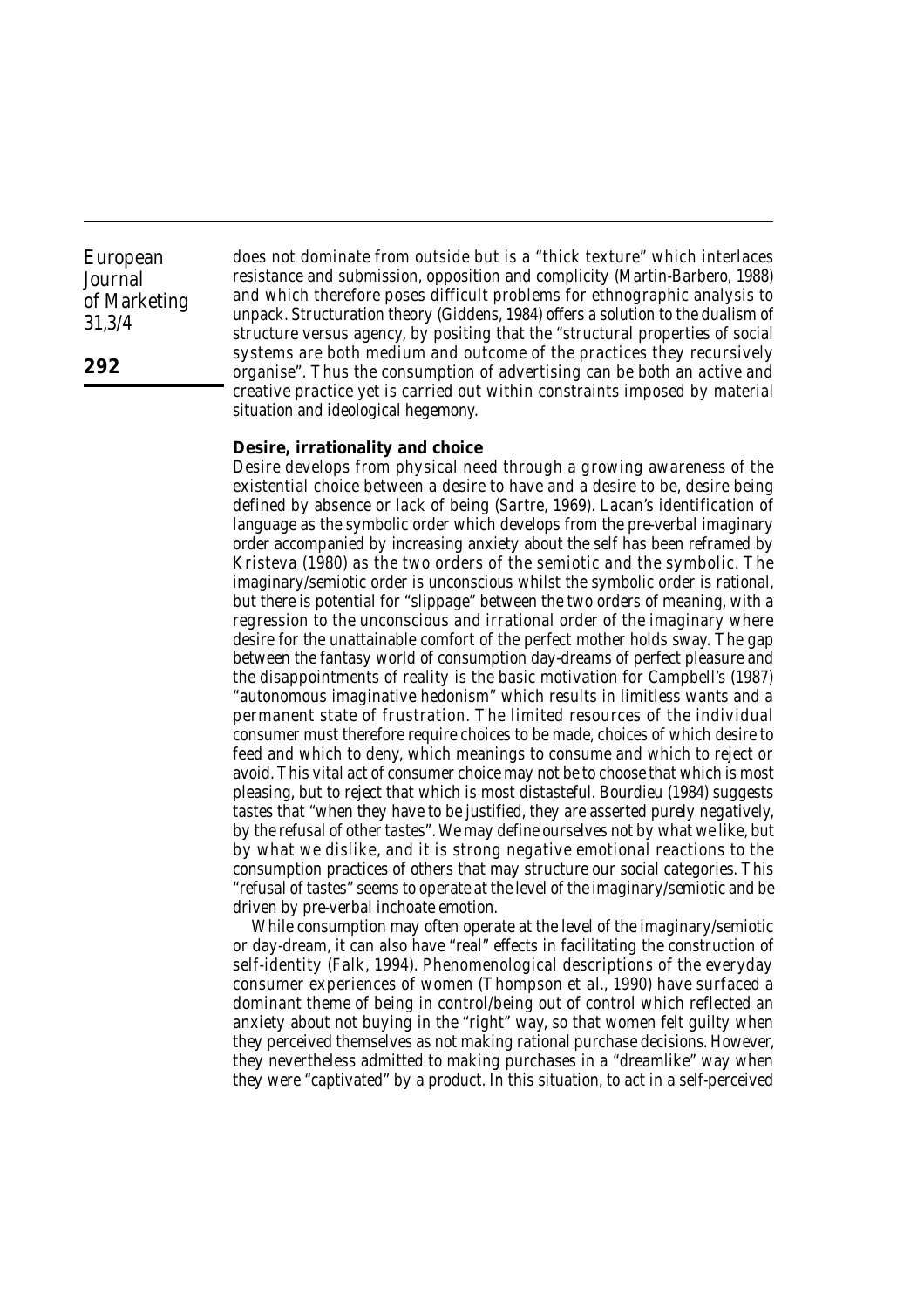irrational fashion, to surrender to the symbolic, is itself an authentic existential act of creating meaning through choice, the choice to be irrational.

But to what extent is existential consumption the conscious exercise of freedom through choice as idealized by existentialism? Certainly there are severe limits to the freedom contained in consumption choices due to individuals having unequal access to the necessary resources, so existential consumption may only exist for some people in some societies. However, the lived experience described by consumers (Elliott and Ritson, 1995; Thompson *et al.*, 1990) conveys a strong sense of Sartre's "engagement" even if not at the level of decisional seriousness discussed by Kierkegaard (Macquarrie, 1972). Marxists may dismiss an individual's claim to be making conscious choices about consumption as "false consciousness" but this is to deny the "situated meaningfulness of everyday consumer experiences" (Thompson *et al.*, 1990). The freedom of practical existentialism is authentic, even if it is constrained by inequalities in the economic system and by ideological hegemony.

The emotion-laden experiences of the consumer – irrational, incoherent and driven by unconscious desires; constrained by the market economy yet obtaining limited freedom through existential consumption and symbolic creativity; able to build a DIY self through consumption yet suffering an expansion of inadequacy through advertising – this constructs the subjectivity of the postmodern consumer with whom postmodern marketing (Brown, 1995) must deal.

#### **References**

- Ang, I. (1985), *Watching Dallas: Soap Opera and the Melodramatic Imagination*, Methuen, London.
- Ang, I. (1990), "Culture and communication: toward an ethnographic critique of media consumption in the transnational media system", *European Journal of Communication,* Vol. 5, pp. 239-60.
- Appadurai, A. (1986), *The Social Life of Things: Commodities in Cultural Perspective*, Cambridge University Press, Cambridge.
- Appadurai, A. (1990), "Disjuncture and difference in the global cultural economy", *Public Culture*, Vol. 2 No. 1, pp. 1-24.

Baudrillard, J. (1981), *For a Critique of the Political Economy of the Sign*, Telos Press, St Louis, MI. Baudrillard, J. (1983), *In the Shadow of the Silent Majorities*, Semiotext, New York, NY.

Baudrillard, J. (1988), "Consumer society", in Poster, M. (Ed.), *Jean Baudrillard: Selected Writings*, Polity, Cambridge.

Bauman, Z. (1988), *Freedom*, Open University Press, Milton Keynes.

Bauman, Z. (1990), *Thinking Sociologically*, Blackwell, Oxford.

Bauman, Z. (1991), *Modernity and Ambivalence*, Cornell University Press, Ithaca, NY.

Berman, B. (1983), *All That Is Solid Melts into Air*, Verso, London.

Bocock, R. (1993), *Consumption,* Routledge, London.

Bourdieu, P. (1984), *Distinction: A Social Critique of the Judgement of Taste,* (trans. Nice, R.), Routledge & Kegan Paul, London.

Brown, S. (1995), *Postmodern Marketing*, Routledge, London.

Existential consumption and irrational desire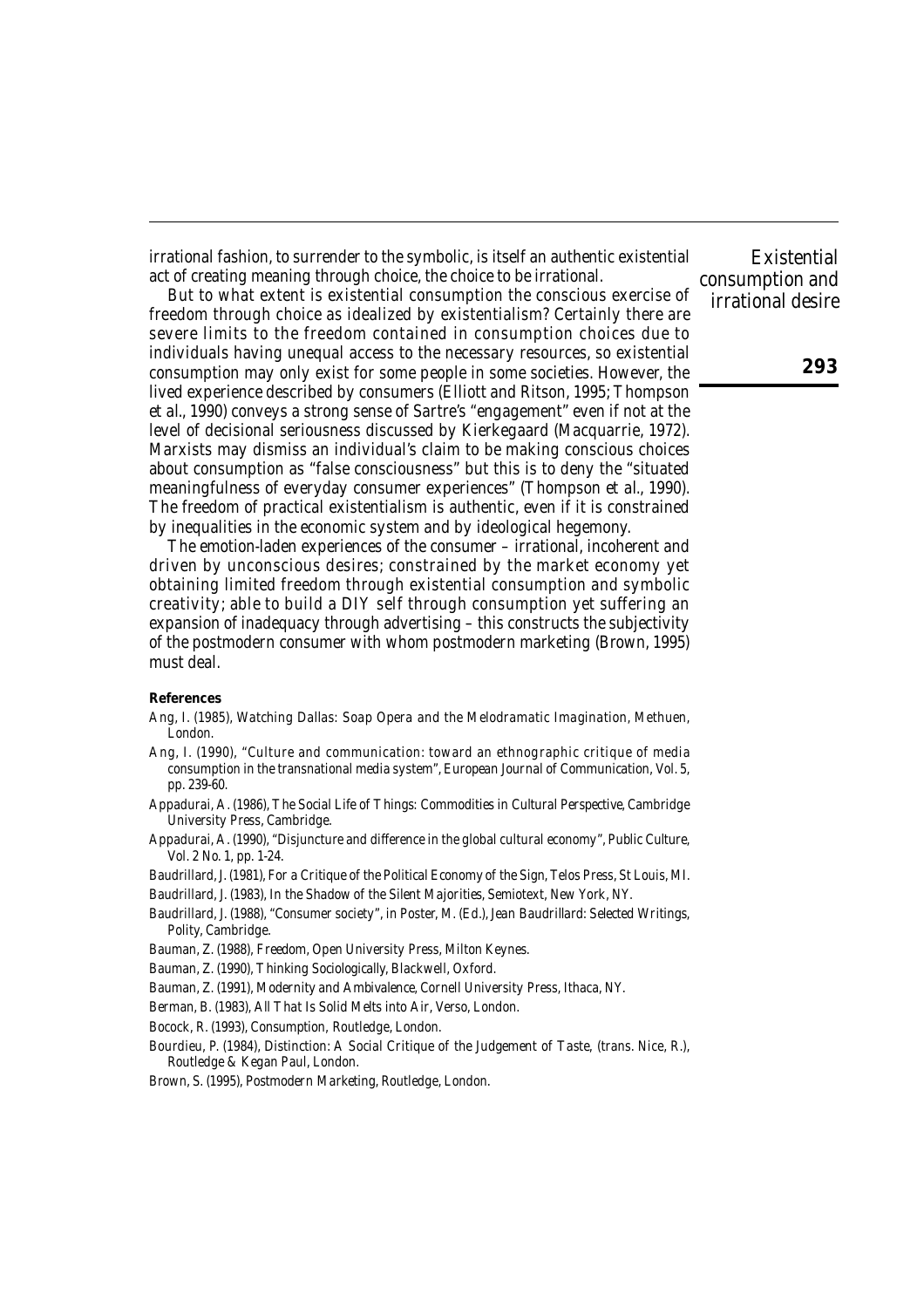| European                | Campbell, C. (1987), The Romantic Ethic and the Spirit of Modern Consumerism, Blackwell,<br>Oxford.                                                                                             |
|-------------------------|-------------------------------------------------------------------------------------------------------------------------------------------------------------------------------------------------|
| Journal<br>of Marketing | Condit, C. (1989), "The rhetorical limits of polysemy", Critical Studies in Mass Communication,<br>No. 6, pp. 103-22.                                                                           |
| 31,3/4                  | Cushman, P. (1990), "Why the self is empty: towards a historically situated psychology",<br>American Psychologist, Vol. 45 No. 5, pp. 599-611.                                                  |
| 294                     | de Certeau, M. (1984), The Practice of Everyday Life, University of California Press, Berkeley, CA.<br>de Unamuno, M. (1962), The Tragic Sense of Life, (trans. Crawford, J.), Collins, London. |
|                         | Debord, G. (1977), Society of the Spectacle, Black and Red, Detroit, MI.                                                                                                                        |
|                         | Deleuze, G. and Guattari, F. (1983), Anti-Oedipus, University of Minnesota Press, Minneapolis,<br>MN.                                                                                           |
|                         | Derrida, J. (1977), Of Grammatology, (trans Spivak, G.), Johns Hopkins Press, Baltimore, MD.                                                                                                    |
|                         | Dittmar, H. (1992), The Social Psychology of Material Possessions: To Have is to Be, Harvester<br>Wheatsheaf, Hemel Hempstead.                                                                  |
|                         | Douglas, M. and Isherwood, B. (1978), The World of Goods: Towards an Anthropology of<br>Consumption, Allen Lane, London.                                                                        |
|                         | Elliott, R. (1995), "Consuming symbolic meaning: methodological implications", European<br>Advances in Consumer Research, Vol. 2.                                                               |
|                         | Elliott, R. and Ritson, M. (1995), "Practicing existential consumption: the lived meaning of<br>sexuality in advertising", Advances in Consumer Research, Vol. 22, pp. 740-5.                   |
|                         | Falk, P. (1994), The Consuming Body, Sage, London.                                                                                                                                              |
|                         | Featherstone, M. (1991), Consumer Culture and Postmodernism, Sage, London.                                                                                                                      |
|                         | Firat, A.F. (1993), "The consumer in postmodernity", Advances in Consumer Research, No. 18,<br>pp. 70-6.                                                                                        |
|                         | Firat, A.F. and Venkatesh, A. (1993), "Postmodernity: the age of marketing", International Journal<br>of Research in Marketing, No. 10, pp. 227-49.                                             |
|                         | Fiske, J. (1987), Television Culture, Routledge, London.                                                                                                                                        |
|                         | Fiske, J. (1989), Reading the Popular, Unwin Hyman, Boston, MA.                                                                                                                                 |
|                         | Forgas, J.P. (1992), "Affect in social judgements and decisions: a multiprocess model", Advances in<br>Experimental Social Psychology, No. 25, pp. 227-78.                                      |
|                         | Foster, H. (1983), "Postmodernism: a preface", in Foster, H. (Ed.), The Anti-Aesthetic: Essays on<br>Postmodern Culture, Bay Press, Port Townsend, WA.                                          |
|                         | Fromm, E. (1976), To Have or to Be, Routledge & Kegan Paul, London.                                                                                                                             |
|                         | Gergen, K. (1991), The Saturated Self: Dilemmas of Identity in Contemporary Life, Basic Book,<br>New York, NY.                                                                                  |
|                         | Giddens, A. (1984), The Constitution of Society: Outline of the Theory of Structuration, Polity<br>Press, Cambridge.                                                                            |
|                         | Goldman, R. (1992), Reading Ads Socially, Routledge, London.                                                                                                                                    |
|                         | Hebdige, D. (1979), Subculture: The Meaning of Style, Methuen, London.                                                                                                                          |
|                         | Hebdige, D. (1989) "After the masses", Marxism Today, January, pp. 48-52.                                                                                                                       |
|                         | Kellner, D. (1992), "Popular culture and the construction of postmodern identities", in Lash, S. and<br>Friedman, J. (Eds), Modernity and Identity, Blackwell, Oxford.                          |
|                         | Kristeva, J. (1980), Desire in Language, A Semiotic Approach to Literature and Art, Blackwell,<br>Oxford.                                                                                       |
|                         | Kunda, Z. (1990), "The case for motivated reasoning", Psychological Bulletin, No. 108,<br>pp. 480-98.                                                                                           |
|                         | Lacan, J. (1977), Ecrits: A Selection, Tavistock, London.                                                                                                                                       |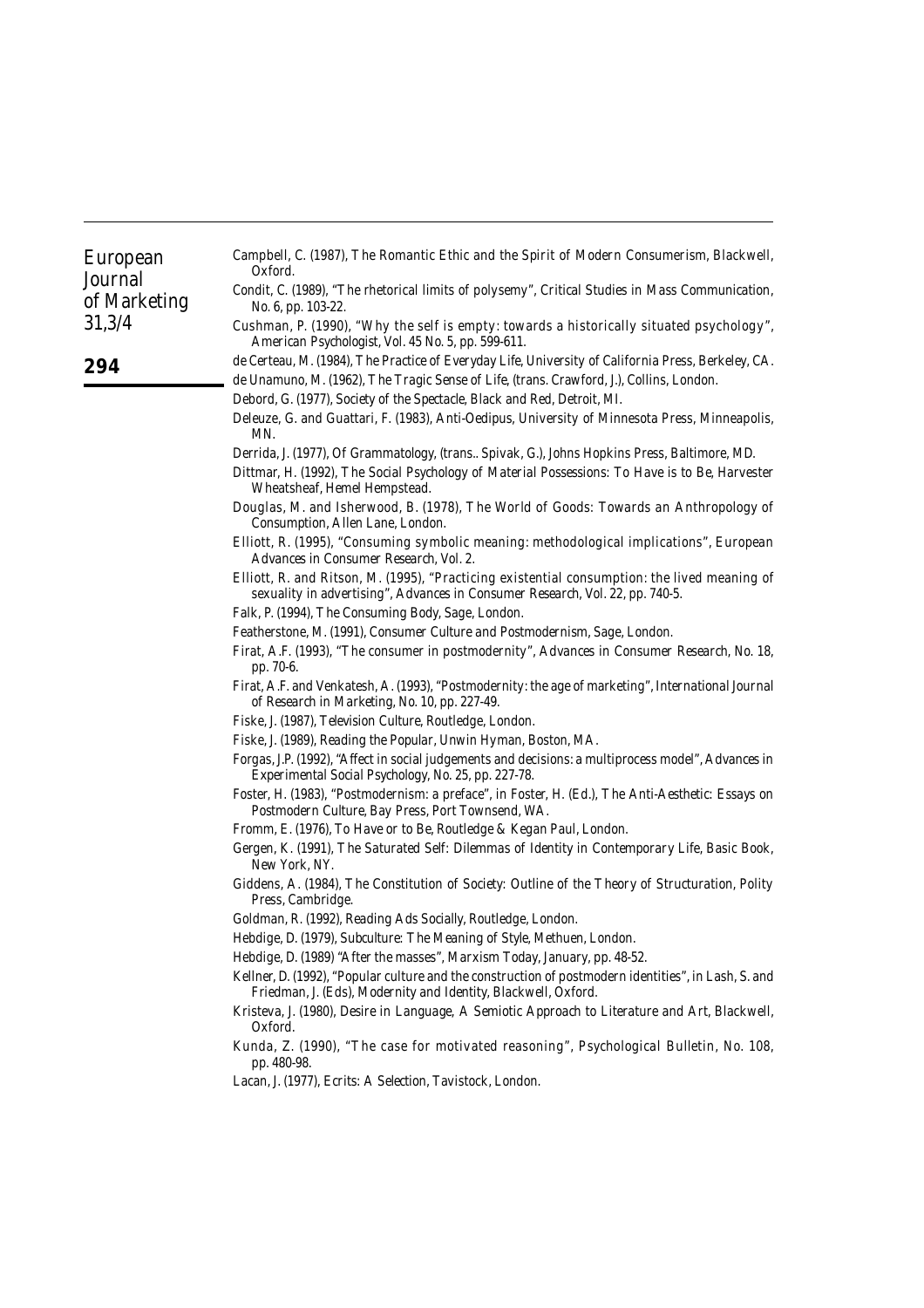| Laermans, R. (1993), "Bringing the consumer back in", Theory, Culture & Society, No. 10,<br>pp. 153-61.                                                                                                                                                          | Existential                          |
|------------------------------------------------------------------------------------------------------------------------------------------------------------------------------------------------------------------------------------------------------------------|--------------------------------------|
| Langman, L. (1992), "Neon cages: shopping for subjectivity", in Shields, R. (Ed.), Lifestyle<br>Shopping: The Subject of Consumption, Routledge, London.                                                                                                         | consumption and<br>irrational desire |
| Leiss, W., Kline, S. and Jhally, S. (1990), Social Communication in Advertising: Persons, Products<br>and Images of Well-being, Routledge, London.                                                                                                               |                                      |
| LeVine, R. (1984), "Properties of culture: an ethnographic view", in Schweder, R. and LeVine, R.<br>(Eds), Culture Theory: Essays on Mind, Self, and Emotion, Cambridge University Press,<br>Cambridge.                                                          | 295                                  |
| Lunt, P. and Livingstone, S. (1992), Mass Consumption and Personal Identity: Everyday Economic<br>Experience, Open University Press, Buckingham.                                                                                                                 |                                      |
| Lyotard, J. (1984), The Postmodern Condition: A Report on Knowledge, Manchester University<br>Press, Manchester.                                                                                                                                                 |                                      |
| Macquarrie, J. (1972), Existentialism, Pelican Books, Harmondsworth.                                                                                                                                                                                             |                                      |
| Markus, H. and Nurius, P. (1986), "Possible selves", American Psychologist, No. 41, pp. 954-69.                                                                                                                                                                  |                                      |
| Martin-Barbero, J. (1988), "Communication from culture: the crisis of the national and the<br>emergence of the popular", Media, Culture & Society, Vol. 10, No. 4, pp. 447-65.                                                                                   |                                      |
| Morley, D. and Silverstone, R. (1990), "Domestic communications: technologies and meanings",<br>Media, Culture & Society, Vol. 12 No. 1, pp. 31-5.                                                                                                               |                                      |
| Moores, S. (1993), Interpreting Audiences: The Ethnography of Media Consumption, Sage<br>Publications, London.                                                                                                                                                   |                                      |
| Mort, F. (1988), "Boy's own? Masculinity, style and popular culture", in Chapman, R. and<br>Rutherford, J. (Eds), Male Order, Lawrence and Wishart, London.                                                                                                      |                                      |
| Nava, A. (1991), "Consumerism reconsidered: buying and power", Cultural Studies, Vol. 5 No. 2,<br>pp. 157-73.                                                                                                                                                    |                                      |
| O'Donohoe, S. (1994), "Advertising uses and gratifications", European Journal of Marketing,<br>Vol. 28 Nos. 8/9, pp. 52-75.                                                                                                                                      |                                      |
| Ölander, F. (1993), "Consumer psychology for the consumer's sake?", Journal of Economic<br>Psychology, Vol. 14, pp. 565-76.                                                                                                                                      |                                      |
| Pfohl, S. (1992), Death at the Parasite Cafe: Social Science (Fictions) and the Postmodern,<br>Macmillan, London.                                                                                                                                                |                                      |
| Ritson, M. and Elliott, R. (1995a), "A model of advertising literacy: the praxiology and co-creation<br>of advertising meaning", Proceedings of the European Marketing Academy Conference,<br>ESSEC, Paris.                                                      |                                      |
| Ritson, M. and Elliott, R. (1995b), "Advertising literacy and the social signification of cultural<br>meaning", European Advances in Consumer Research, Vol. 2, pp. 113-7.                                                                                       |                                      |
| Sartre, J.P. (1969), Being and Nothingness, Routledge & Kegan Paul, London.                                                                                                                                                                                      |                                      |
| Schudson, M. (1984), Advertising, The Uneasy Persuasion: Its Dubious Impact on American<br>Society, Routledge, London.                                                                                                                                           |                                      |
| Sperber, D. (1975), Rethinking Symbolism, (trans. Morton, A.), Cambridge University Press,<br>Cambridge.                                                                                                                                                         |                                      |
| Storr, A. (1973), Jung, Fontana, London.                                                                                                                                                                                                                         |                                      |
| Taylor, M. and Saarinen, E. (1994), Imagologies: Media Philosophy, Routledge, London.                                                                                                                                                                            |                                      |
| Thompson, C.J., Locander, W.B. and Pollio, H.R. (1990), "The living meaning of free choice: an<br>existential-phenomenological description of everyday consumer experiences of contemporary<br>married women", Journal of Consumer Research, No. 17, pp. 346-61. |                                      |
| van Raaij, W.F. (1993), "Postmodern consumption", Journal of Economic Psychology, No. 14,<br>pp. 541-63.                                                                                                                                                         |                                      |